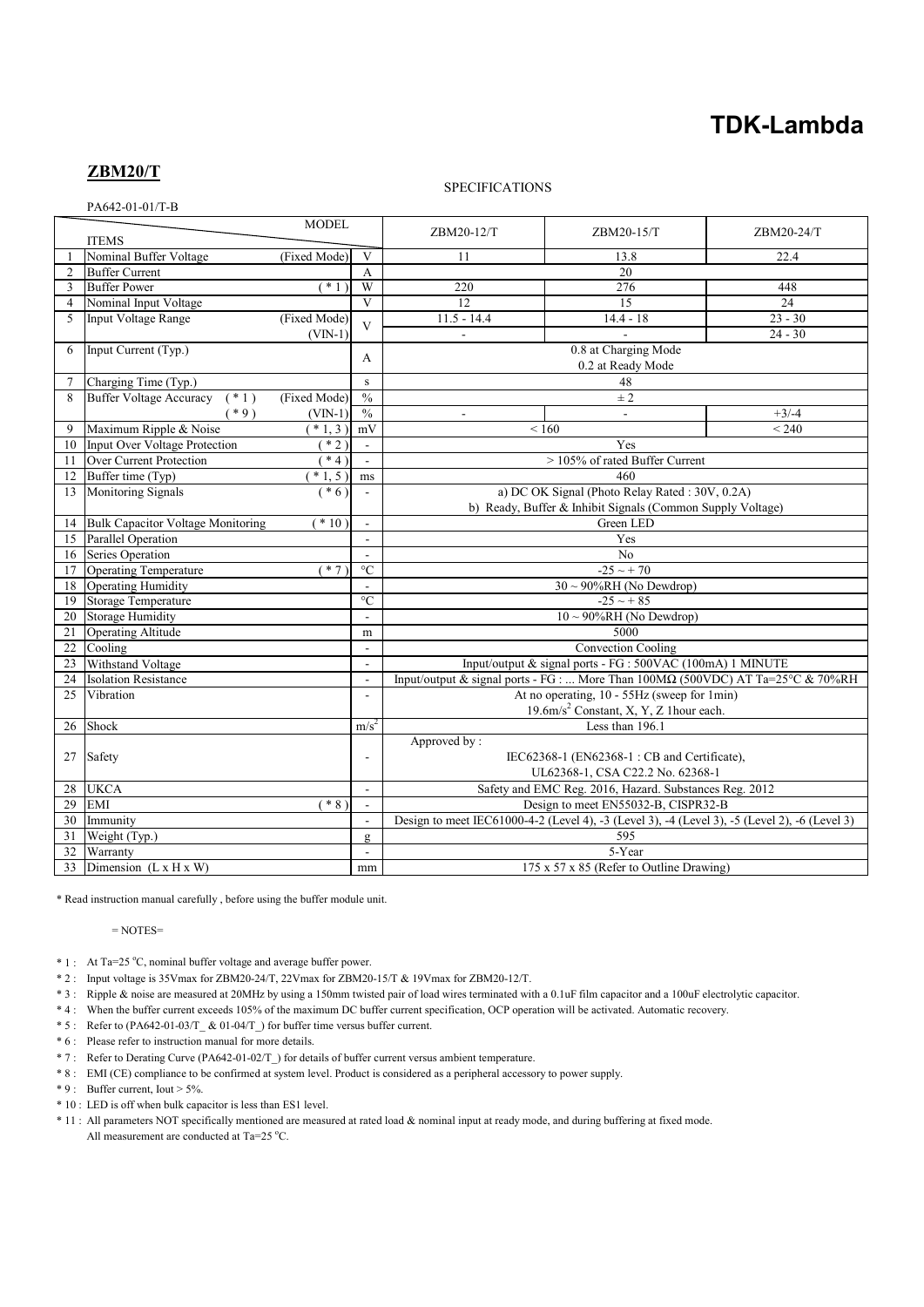# **ZBM20/T**

# DERATING CURVE FOR BUFFER CURRENT VERSUS AMBIENT TEMPERATURE

## PA642-01-02/T

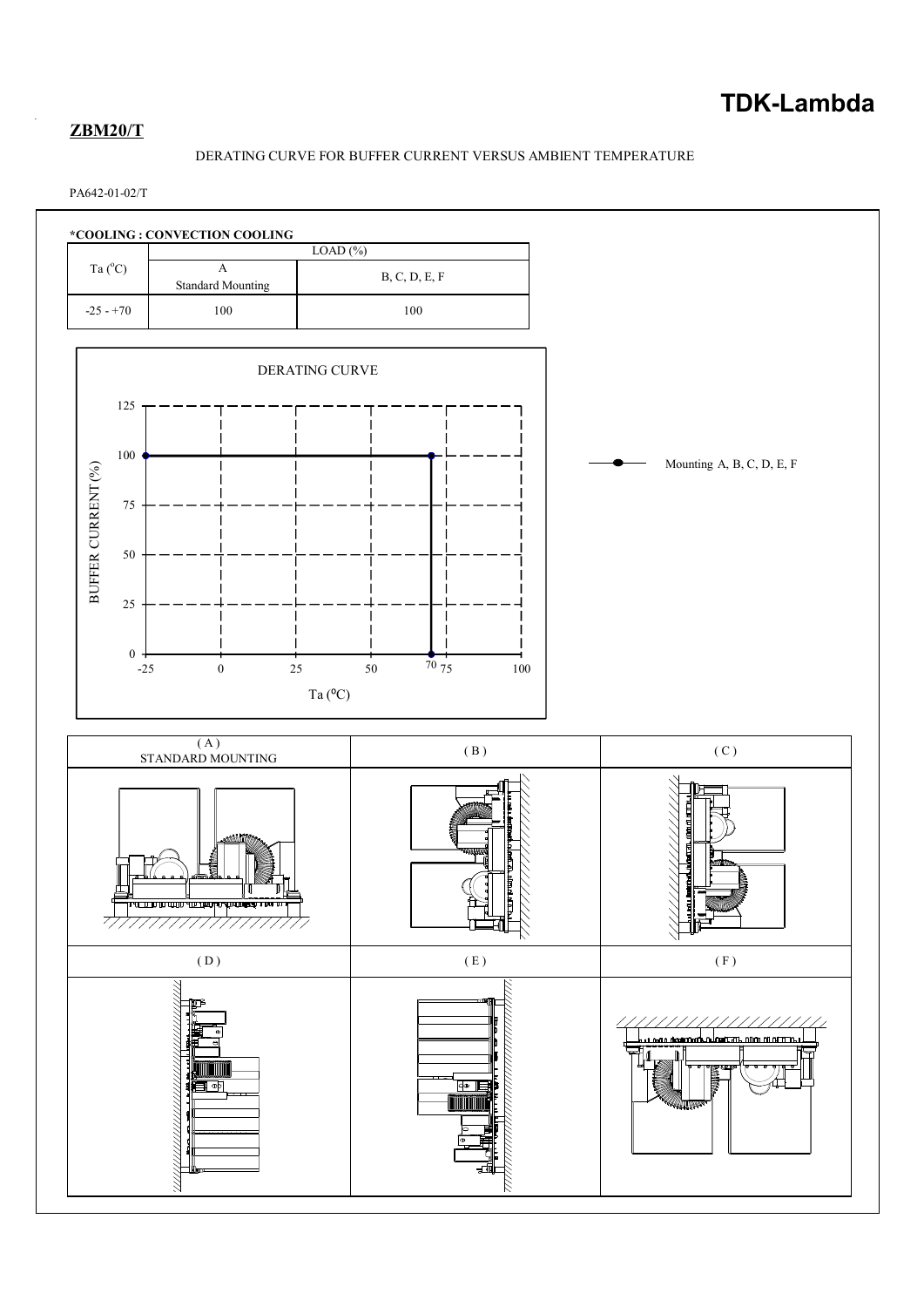# **TDK-Lambda**

# **ZBM20/T**

# BUFFER TIME VERSUS BUFFER CURRENT

# PA640-01-03/T

\*Note : Ta=25⁰C and initial capacitance.

# **ZBM20-24/T**

## **FIXED Mode and Nominal Buffer Voltage**





#### **VIN-1 and Maximum Buffer Voltage**



a) Buffer time :  $0 - 2 \sec$  b) Buffer time for small buffer current :  $2 - 18 \sec$